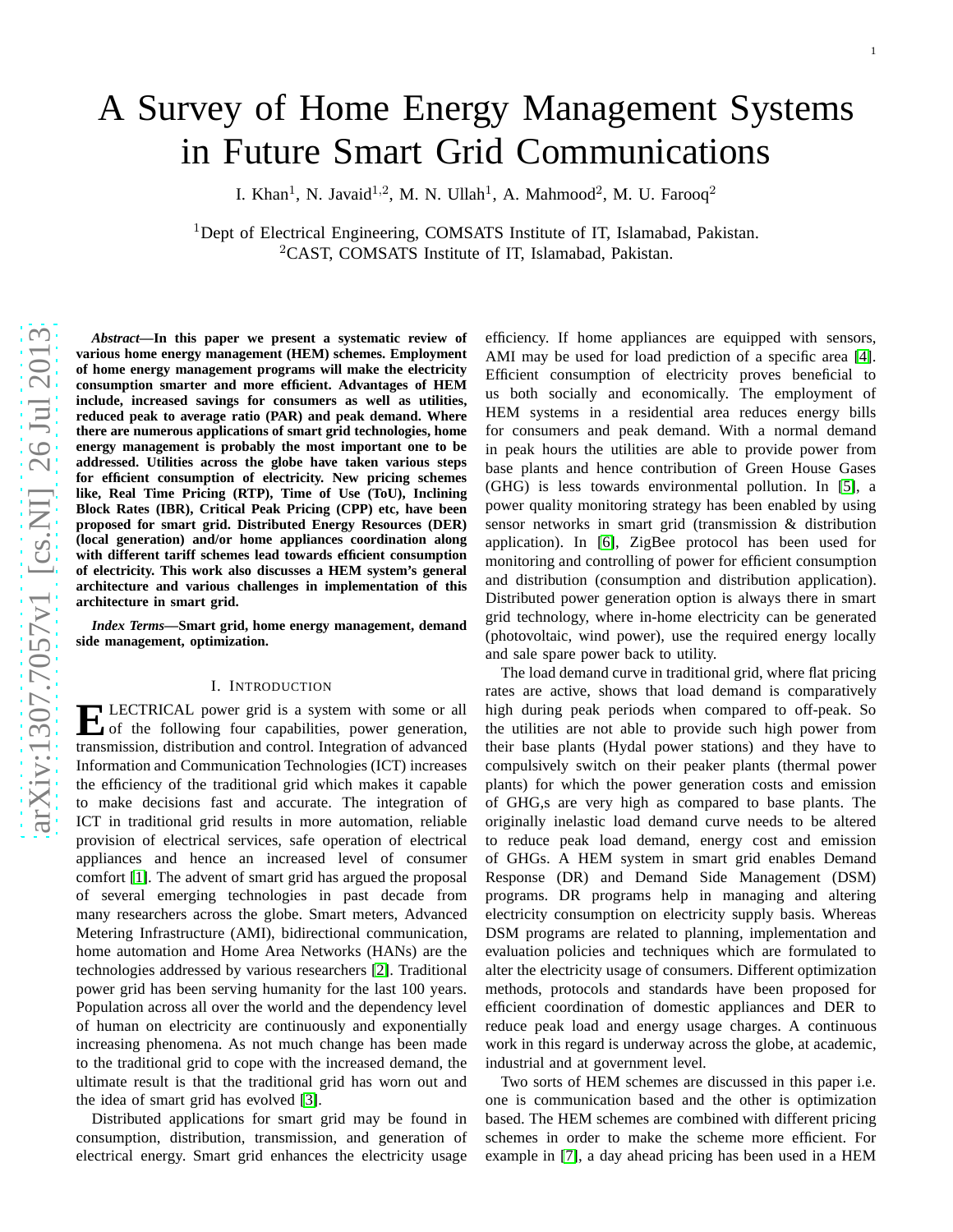scheme to minimize the electricity charges of a consumer.

## II. HOME ENERGY MANAGEMENT AND MONETARY COST MINIMIZATION

Energy management is a term, which has been applied with various meanings in different situations. It is a broader term but our concern is with energy saving in business, public sector/ government organizations and homes. The process of observing, controlling and conserving electricity usage in an organization/ building is termed as energy management or home energy management [\[3\]](#page-5-2). It has been reported that  $40\%$ of the global power consumption takes place inside residential buildings [\[8\]](#page-5-7). In the case of smart grid the consumers are able to generate local energy (in-home energy) from distributive generation units. Also there is an opportunity for various pricing schemes, so the need for HEM programs has been addressed by many researchers. Previous work has proved that energy management programs with feed-in (local generation) give increased savings as compared to without feed-in. Fig. 1 [\[2\]](#page-5-1), shows the savings for both feed-in and without feed-in systems.



Fig. 1. Appliance electricity costs with feed in

Various pricing schemes have been employed for billing purposes by the distribution companies to make an energy management scheme more efficient. The pricing schemes proposed so far for smart grid are RTP, ToU pricing scheme, CPP, day ahead pricing (DAP), etc. In RTP scheme, consumer is informed about the pricing rates at hourly basis as the rates may change hourly. In ToU pricing scheme a consumer is charged least during off-peak, less during mid-peak and more during peak periods.

Base plants which are usually categorized as renewable energy sources like hydro power plants provide power to base loads. For the peak periods when the consumer demand climbs rapidly the utilities bring their peaker plants online to maintain balance between load and demand. The peaker plants are run by diesel generators hence the generation costs are comparatively high. Also, emission of high amount of GHG is associated with the operation of these plants [\[2\]](#page-5-1). The

overall effect of this process is, increase in electricity prices and global environmental problems. The energy management algorithms can shift load from peak periods to off-peak periods to avoid the services of peaker plants and hence reduce the generation cost and emission of GHG. In this regard, the previous work shows that the objective of avoiding the services of peaker plants can also be achieved by scheduling the DER i.e. scheduling the DER by optimizing an objective function.

DSM concept was first introduced in the late 1970s [\[9\]](#page-5-8). A DSM program contributes in reduced emissions of GHG, reliable provision of electricity and reducing the energy cost. Traditional grid has DSM programs for consumers like industrial plants and commercial buildings; however it does not offer any such program for residential consumers. The reasons behind this are lack of sensors, effective automation tools and efficient communication. Also the advantages for several DR programs are negligibly small when compared with its implementation costs. However in smart grid, the set of smart meters, low cost sensors, smart loads, and the integration of ICT has opened a window for residential energy management programs [\[2\]](#page-5-1). In this regard a lot of work is in progress for designing efficient routing protocols for WSNs to address the issues of efficient energy utilization, delay, path loss, interference and quality of service etc. In [\[10\]](#page-5-9)- [\[12\]](#page-5-10) different energy efficient routing protocols have been proposed by the authors.

In subsections below few of energy management schemes are presented. The basic aim of these schemes is to reduce peak load demand, electricity consumption charges and the emission of GHG.

## *A. Optimization-Based Residential Energy Management (OREM)*

In [\[2\]](#page-5-1) a linear programming (LP) model has been proposed by the authors that aim on minimizing the cost of electricity at home. The scheme assumes that a day is divided in equal length, consecutive time slots with different prices of electricity similar to ToU tariff. The proposed objective function makes sure to reduce the home energy expenses by scheduling the home appliances in appropriate time slots. Input for LP model is the consumer requests and the model gives optimum appliance scheduling at the output.

The objective function proposed is defined as [\[2\]](#page-5-1)

$$
\sum_{i=1}^{I} \sum_{j=1}^{J} \sum_{t=1}^{T} \sum_{k=1}^{K} E_i D_i U_t S_t^{ijk}
$$
 (1)

Where

I Number of appliances

J Days

- K Number of requests
- T Number of time slot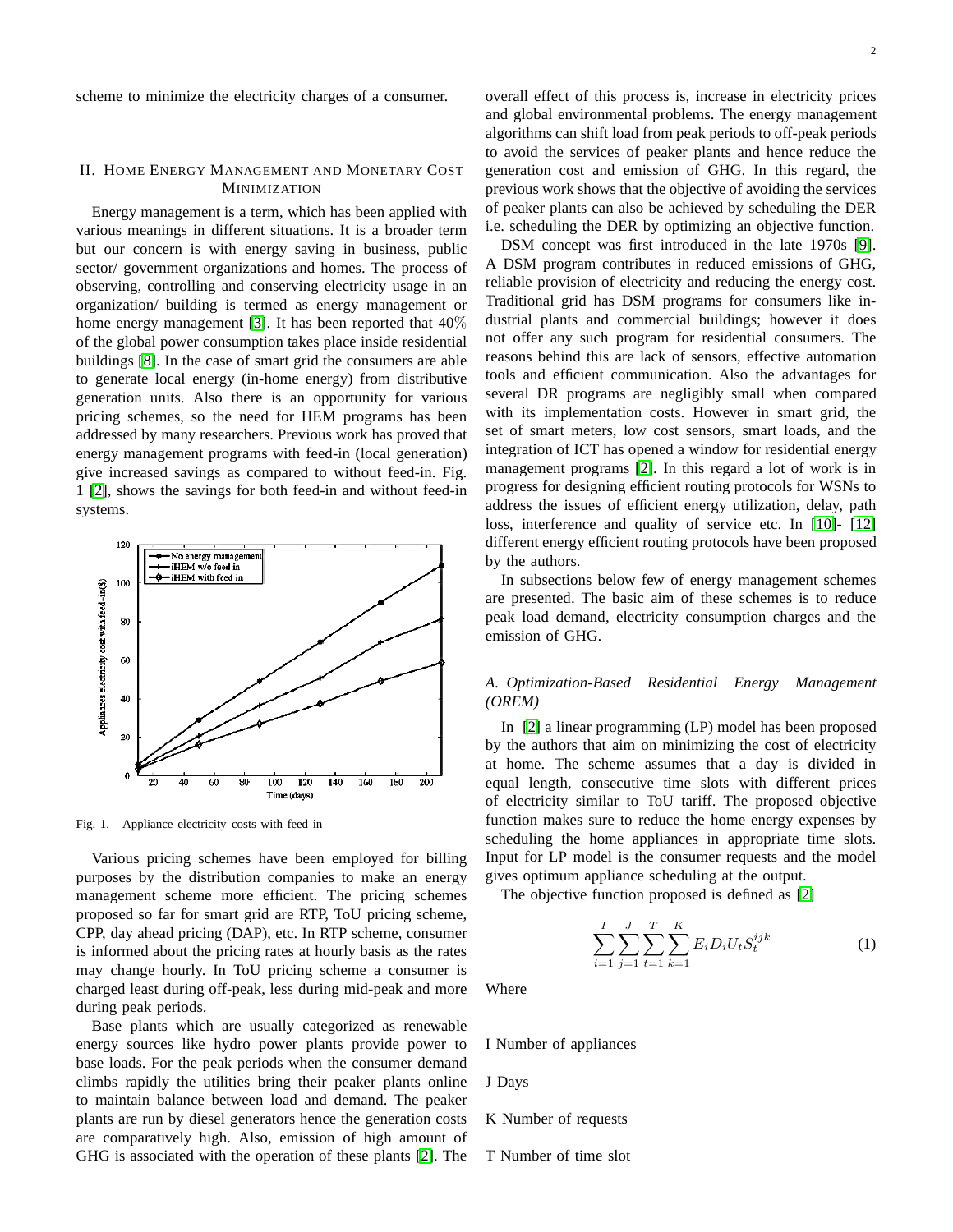$E_i$  Energy consumption of appliance  $i$ 

 $D_i$  Length of cycle of appliance  $i$ 

 $U_t$  Unit price for slot t

 $S_t^{ijk}$  The ratio of the time that an appliance i runs in a time slot 't' to the total length of appliance cycle.

Scheduling an appliance in an appropriate time slot may bring a non acceptable amount of delay to the appliance cycle and an exploded load in the low price time slots. To tackle this problem an upper bound delay  $D_{max}$  is specified for each appliance which is less than or equal to the length of two time slots. Mathematically

$$
D_{max} \le 2D_i \tag{2}
$$

Where  $D_i$  denotes the operation cycle of appliance *i*.

#### *B. In-Home Energy Management (iHEM)*

iHEM, an energy management scheme for domestic energy management is presented in [\[2\]](#page-5-1). The scheme uses smart appliances, a central energy management unit (EMU) and wireless sensor home area networks (WSHANs) for communication purposes among appliances, EMU and smart meters. iHEM uses Zigbee protocol for the implementation of wireless sensor network, organized in cluster-tree topology. The application is based on appliance coordination system (ACS). Unlike OREM, the consumer's demands are processed in near real time in iHEM.

A consumer may turn on any appliance at any moment on the clock irrespective of the peak hours concern and iHEM suggest a convenient start time to the consumer. On switching the appliance on, a START-REQ packet is sent by the appliance to the EMU. Upon receiving the START-REQ packet, EMU communicates with the storage system to inquire about the available stored energy by sending AVAIL-REQ packet. EMU also communicates with smart meter to know about the updated prices. The storage unit sends an AVAIL-REP packet in reply, containing the information about the amount of stored energy. When EMU receives the AVAIL-REP packet, it schedules a convenient start time for the appliance according to the iHEM algorithm and notifies it to consumer by sending a START-REP packet. The consumer at this stage may be willing to negotiate with EMU, through the NOTIFICATION packet. Message flow is shown below in Fig. 2 [\[2\]](#page-5-1), for iHEM application. 30% of the load takes place during peak hours in the absence of energy management programs. By employing iHEM, peak load can be reduced up to 5% [\[2\]](#page-5-1). iHEM also reduces carbon emission and energy consumption costs.



Fig. 2. Message flow in iHEM application

#### *C. Appliance Coordination (ACORD)*

In [\[15\]](#page-5-11) ACORD scheme has been proposed to benefit from ToU pricing and decrease energy cost. Aim of ACORD scheme is to shift the consumer load to off-peak periods. In-home WSNs are used for delivery of consumer requests to EMU. The work shows that the rate of consumer requests has a sizeable effect on energy cost reduction. Energy consumption lowers significantly with an increase in request rates from consumer side. Alternatively, consumer's participation in the energy management program enhances the efficiency of the scheme. This scheme only considers the scheduling of home appliances.

## *D. Optimal and Automatic Residential Energy Consumption Scheduler*

The optimization based residential load control scheme discussed in [\[16\]](#page-5-12), is based on simple LP computations. The scheme is proposed for real time pricing which needs a price predictor. The combination of price predictor and energy consumption scheduling (ECS) device significantly lowers the PAR in load demand for different load scenarios. The optimization problem [\[16\]](#page-5-12), given below is solved by using LP techniques.

$$
\underset{x \in \mathcal{X}, v^h \forall h \in \mathcal{H}}{\text{minimize}} \sum_{h=1}^{H} v^h + \lambda_{wait} \sum_{h=1}^{H} \sum_{a \in \mathcal{A}} (\delta_a)^{\beta_a - h} x_a^h / E_a
$$
\n
$$
a^h \sum_{a \in \mathcal{A}} x_a^h \le v^h, \ \forall h \in \mathcal{P},
$$
\n
$$
b^h \sum_{a \in \mathcal{A}} x_a^h + (a^h - b^h)c^h \le v^h, \ \forall h \in \mathcal{P}, \quad (3)
$$
\n
$$
\hat{a}^h \sum_{a \in \mathcal{A}} x_a^h \le v^h, \ \forall h \in \mathcal{H}/\mathcal{P},
$$
\n
$$
\hat{b}^h \sum_{a \in \mathcal{A}} x_a^h + (\hat{a}^h - \hat{b}^h)\hat{c}^h \le v^h, \ \forall h \in \mathcal{H}/\mathcal{P}.
$$

where,  $v^h$  is an auxiliary variable,  $\lambda_{wait}$  shows the importance of waiting cost term in objective function,  $\delta_a$  is the cost of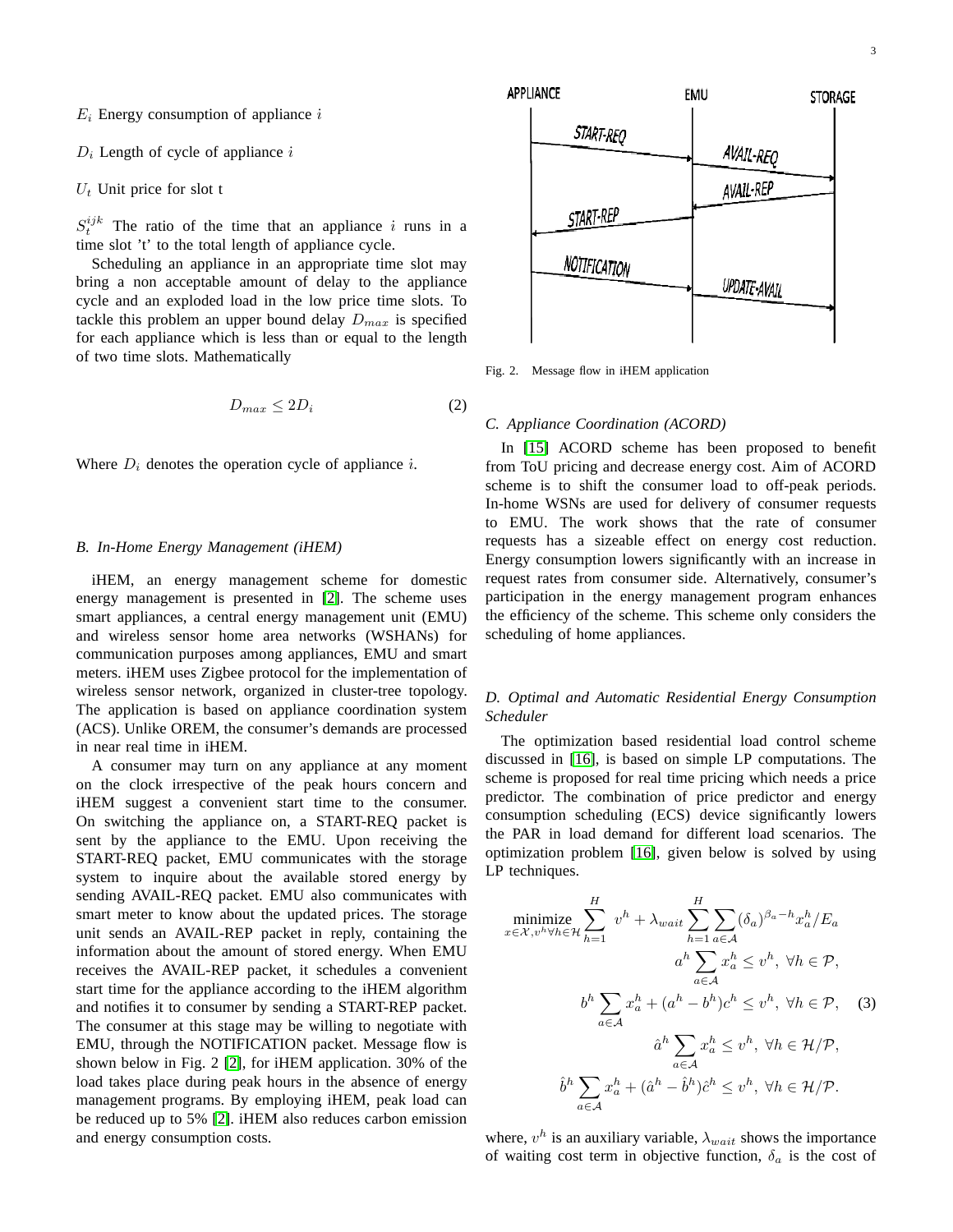waiting,  $\alpha_a$  is the scheduling starting time of appliance a,  $\beta_a$ is the scheduling ending time of appliance a,  $x_a^h$  is the energy consumption scheduling vector, and  $E_a$  is the predetermined energy of appliance a.

The simulation results shown in Fig. 3 [\[16\]](#page-5-12), show the reduction in PAR by solving the optimization problem by LP techniques. The results are satisfactory for utilities.



Fig. 3. Trends of daily PAR for a typical residential load based on DAP adopted by IPC from 1 September to 31 December 2009

#### *E. Appliance Coordination with Feed-In (ACORD-FI)*

ACORD-FI [\[17\]](#page-5-13), is another energy management scheme for energy-aware smart homes. In ACORD-FI both the home appliances and distributed energy resources are scheduled with the purpose of reducing the energy bill and GHG [\[17\]](#page-5-13). ACORD-FI schedules consumer requests considering peak hours, local energy generated and other conflicting requests. ACORD-FI uses WSNs for communication between EMU and appliances and smart meters.

#### *F. Optimum Load Management (OLM) Strategy*

In [\[18\]](#page-5-14), an optimization based residential load management strategy has been proposed. The optimization problem needs several interests forecasting and activity scheduling by users to form an objective function. Various interests are local power production i.e. from solar, wind etc, load, and electricity prices for next day. Following objective function is produced as a result [\[18\]](#page-5-14).

$$
\hat{f} = \sum_{i=1}^{i=24} \left[ (\sum_{n=1}^{n=N} VUA_n(i) PDCA_n(\alpha_n, i) + \sum_{k=K}^{k=K} VUEV_k(i) PDCEV_k(\beta_k, i)) - \sum_{n=1}^{n=N} PDCA_n(\alpha_n, i) + \sum_{n=1}^{n=N} PDCA_n(\alpha_n, i) + \sum_{n=1}^{n=N} PDCA_n(\alpha_n, i) + \sum_{n=1}^{n=N} PDCA_n(\alpha_n, i) + \sum_{n=1}^{n=N} PDCA_n(\alpha_n, i) + \sum_{n=1}^{n=N} PDCA_n(\alpha_n, i) + \sum_{n=1}^{n=N} PDCA_n(\alpha_n, i) + \sum_{n=1}^{n=N} PDCA_n(\alpha_n, i) + \sum_{n=1}^{n=N} PDCA_n(\alpha_n, i) + \sum_{n=1}^{n=N} PDCA_n(\alpha_n, i) + \sum_{n=1}^{n=N} PDCA_n(\alpha_n, i) + \sum_{n=1}^{n=N} PDCA_n(\alpha_n, i) + \sum_{n=1}^{n=N} PDCA_n(\alpha_n, i) + \sum_{n=1}^{n=N} PDCA_n(\alpha_n, i) + \sum_{n=1}^{n=N} PDCA_n(\alpha_n, i) + \sum_{n=1}^{n=N} PDCA_n(\alpha_n, i) + \sum_{n=1}^{n=N} PDCA_n(\alpha_n, i) + \sum_{n=1}^{n=N} PDCA_n(\alpha_n, i) + \sum_{n=1}^{n=N} PDCA_n(\alpha_n, i) + \sum_{n=1}^{n=N} PDCA_n(\alpha_n, i) + \sum_{n=1}^{n=N} PDCA_n(\alpha_n, i) + \sum_{n=1}^{n=N} PDCA_n(\alpha_n, i) + \sum_{n=1}^{n=N} PDCA_n(\alpha_n, i) + \sum_{n=1}^{n=N} PDCA_n(\alpha_n, i) + \sum_{n=1}^{n=N} PDCA_n(\alpha_n, i) + \sum_{n=1}^{n=N} PDCA_n(\alpha_n, i) + \sum_{n=1}^{n=N} PDCA_n(\alpha_n, i) + \sum_{n=1}^{n=N} PDCA_n(\alpha_n, i) + \sum_{n=1}^{n=N} PDCA_n(\alpha_n, i) + \sum_{n=1}^{n=N} PDCA_n(\alpha_n, i) + \sum_{n=1}^{n=N} PDCA_n(\alpha_n, i) +
$$

$$
\sum_{k=1}^{k=K} PDCEV_k(\beta_k, i) + EP(i)(WP(i) + PVP(i))
$$

#### Where

 $f$  is the difference between the amount the user have paid and the cost of obtaining the required energy from grid.  $VUA_n(i)$  is the *i*th hour value of appliance of user n,  $PDCA_n(\alpha_n, i)$  shows the power demand of user n for  $uth$ hour,  $VUEV<sub>k</sub>(i)$  represents the user value to travel in electric vehicle k for *ith* hour,  $P DCEV_k(\beta_k, i)$  is the power demand of vehicle k for charging purposes in  $ith$  hour.  $PVP(i)$ and  $WP(i)$  are forecasted photovoltaic and wind power for *ith* hour respectively.  $EP(i)$  is the forecasted electricity consumption prices for  $ith$  hour. The authors proposed heuristic optimization techniques to solve the optimization problem due to the nonlinear nature of the function. Although these techniques do not ensure to find global best solution but can give fairly good solutions with low computational time [\[18\]](#page-5-14).Simulation results show that OLM can reduce energy bill by 8-22% [\[18\]](#page-5-14).

## *G. Decision support Tool (DsT)*

Decision Support Tool (DsT) has the primary aim to help users in making intelligent decisions during their appliances operation. Advantages of energy management program may be increased if DER coordination is adopted in parallel with appliance coordination. In [\[19\]](#page-5-15), the concept of DER coordination has been evaluated. The work has used an enhanced particle swarm optimization (PSO) solver i.e. CPSO-R, to quantify value added by the DER coordination. Coordination value has been calculated first for the case when each DER is scheduled independently and then for the case when the DER cooperates with each other. A typical smart home case study is shown in the Fig. 4 [\[19\]](#page-5-15). DsT is composed of DER scheduling algorithm



Fig. 4. A DsT smart home case study

and an energy service model. The net benefit of the consumer is maximized by scheduling the controllable DER according to the scheduling algorithm. And the consumer energy bill is reduced by 16-25% [\[19\]](#page-5-15).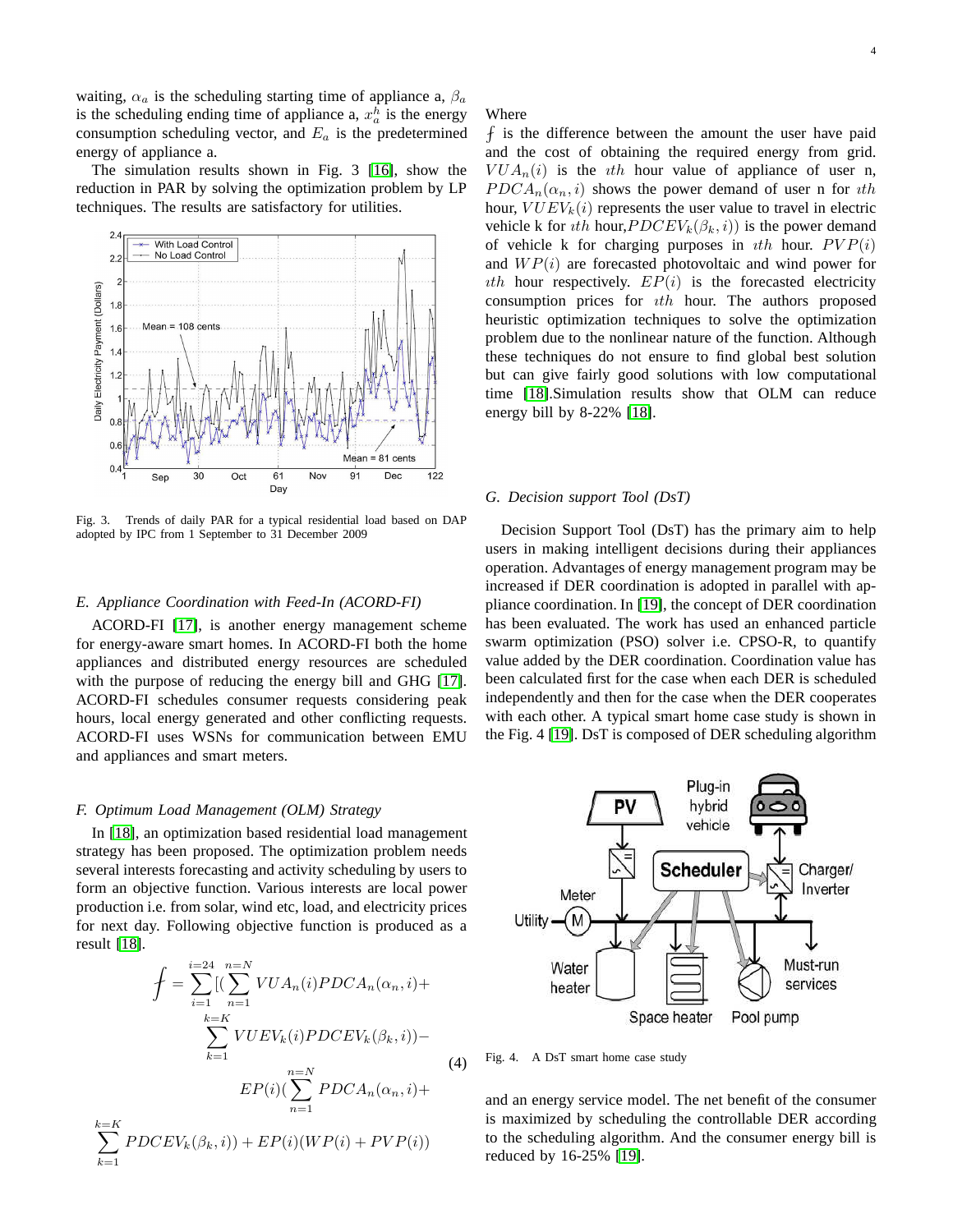## *H. Sensors and Control System*

The devices included in this subsystem constitute the basic part of HEM systems. In future smart homes, these devices will provide benefits in the form of facilitating local power generation, managing energy storage centers and diagnostic at a micro-level. Besides power detector capability the sensors are also used for sensing an environmental phenomenon like humidity, temperature or even for inquiring the absence or presence of people in a room. A controller is necessary for receiving the remote control commands to control the operation of a home appliance. Two main issues with deployment of these devices are accuracy and compatibility.

#### *I. Monitoring and Control Devices*

Monitoring and control devices provide a visual interface to the users. Data injected from IPMR is visible to the consumers via an in-home display (IHD), where a user can see their real-time consumption and electricity prices at that time. The two challenges for monitoring and controlling devices are user friendliness and simple integration of control interface. Usually incorporation of too many appliance controls on a single control panel may result in a panel with large number of control buttons which will never be a feasible design especially for kids and senior citizens. Similarly the integration of appliances and devices from different vendors and hence using different standards must be an effective and an open research issue [\[3\]](#page-5-2).

### *J. Intelligent Power Management Rostrum (IPMR)*

IPMR is considered to be the heart of HEM system. The primary purpose of integration of IPMR is the exploitation of data from sensors, external internet (utility company) and local environment and transfer it to the IHD for user's assistance. Alternatively IPMR provides home automation. To be more specific IPMR provides three kinds of services, power management services, context aware services and social network services.

## III. CHALLENGES FOR SMART GRID

Smart grid is smart because of the fast communication and efficient networking capabilities. A lot of work has been done in this regard to make smart grid to get an entry on the stage and serve humanity everlastingly. Still there are some challenges to be tackled before smart grid can do its job. We present some major challenges related to smart grid in this part of the work. These challenges will channelize the research directions for future smart grid.

*1) Interoperability:* When equipments, devices or appliances having different communication and networking technologies can communicate effectively, interoperability is satisfied. Different communication technologies may be adopted by different utility companies, vendors and users [\[3\]](#page-5-2).

Therefore it becomes essential to satisfy interoperability so that a number of heterogeneous communication and networking technologies could coexist in various parts of smart grid. For example an Energy Management system may use WiFi and ZigBee for communication purposes. A lot of work can be done in this context.

*2) Scalability:* A system whose performance increases with addition of more hardware proportionally to the number of hardware added is said to be a scalable system. Smart grid like traditional grid will involve a large number of users and the number will increase every moment, hence scalability becomes an issue. Tests for scalability made on small scale may not be valid when used with such a huge amount of user. One approach towards scalability problem is using sensor networks which give comparatively good scalability results.

*3) Interdisciplinary:* Smart grid involves different stakeholder (societies,organizations and systems). Hence the research area has been an interdisciplinary in nature which has always been a tough job. In smart grid, one can see the integration of power systems with actuation, security, control, communication and networking system.

*4) Security and Privacy:* Where there is interconnection of two systems or networks (wired or wireless), there are issues of security and privacy and the same is true in the case of smart grid. Threat of cyber vulnerabilities for future smart grid is an important issue to be tackled. The security issues in smart grid may include accessing smart meter data in an unauthorized fashion, electricity theft, accessing of home appliances control by an unauthorized person or system, or attacking smart grid to affect power continuity. An outsider can access smart metering data and sensible information may be leaked out. This issue is a major hinder in modernizing the traditional grid [\[3\]](#page-5-2).

## IV. CONCLUSION

On a conclusion note, in this work we have revisited the need for home energy management for efficient usage of electricity in smart grid. Efficient consumption of electrical energy results fruitfully in lowering peak load, reducing electricity bills and minimizing the emission of GHG. Smart grid is facilitated by bidirectional communication and effective home automation hence an intelligent home energy management system can be designed. Our work has discussed several HEM schemes,summarized in table. 1, where different pricing schemes have been applied to get social and economical advantages. Both optimization-based and communication-based HEM techniques have been

evaluated. We have also discussed a general HEM system's architecture and the challenges that future smart grid will be facing. We are of the hope that this work will channelize the efforts towards a more efficient, user friendly HEM system for future smart grid.